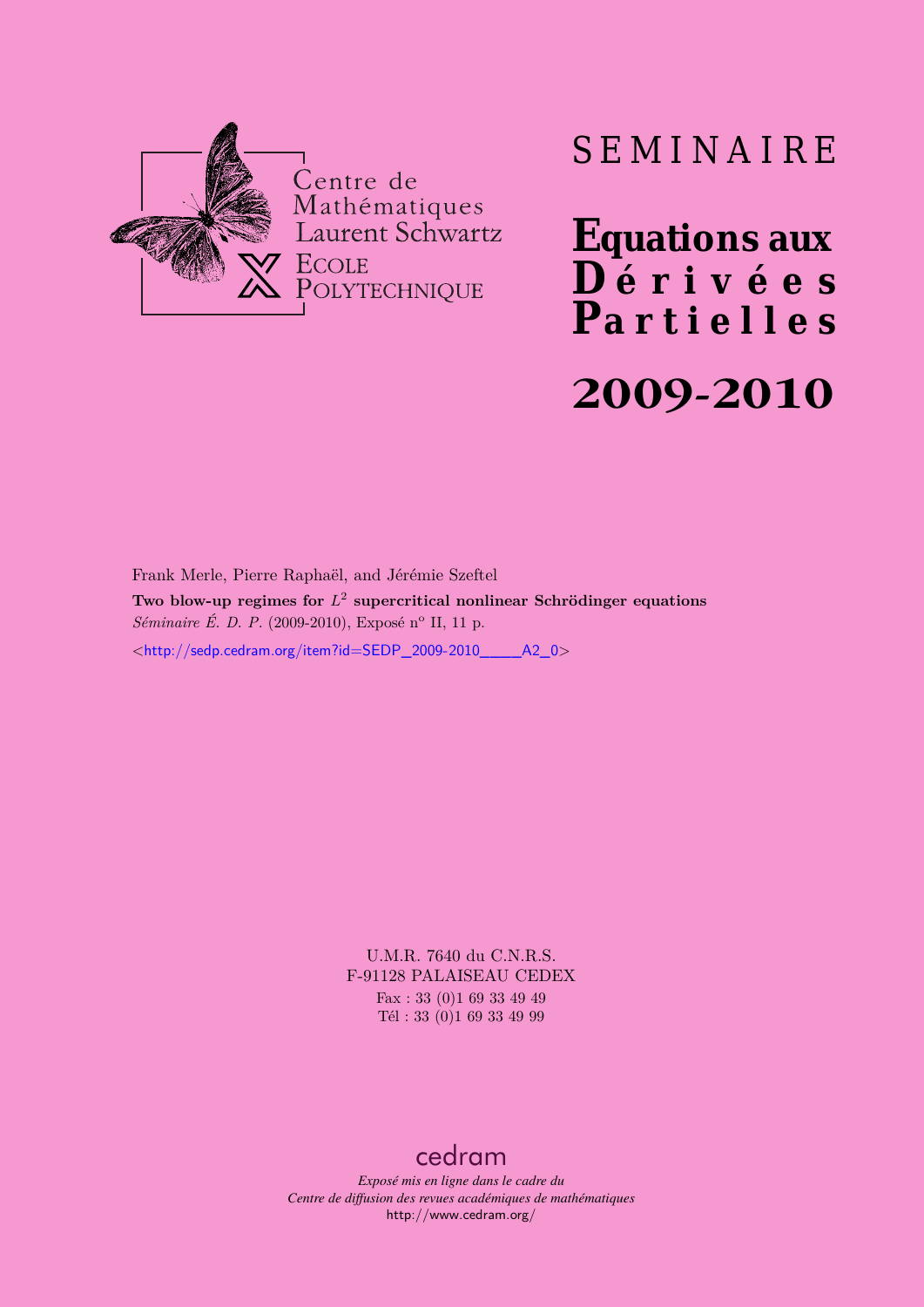# TWO BLOW-UP REGIMES FOR  $L^2$  SUPERCRITICAL NONLINEAR SCHRÖDINGER EQUATIONS

FRANK MERLE, PIERRE RAPHAËL, AND JÉRÉMIE SZEFTEL

Abstract. We consider the focusing nonlinear Schrödinger equations  $i\partial_t u + \Delta u + u|u|^{p-1} = 0$ . We prove the existence of two finite time blow up dynamics in the supercritical case and provide for each a qualitative description of the singularity formation near the blow up time.

# 1. Introduction

1.1. The focusing nonlinear Schrödinger equation. We consider in this paper the nonlinear Schrödinger equation

$$
(NLS) \begin{cases} iu_t = -\Delta u - |u|^{p-1}u, & (t, x) \in [0, T) \times \mathbb{R}^N, \\ u(0, x) = u_0(x), & u_0 : \mathbb{R}^N \to \mathbb{C}, \end{cases}
$$
(1)

in dimension  $1 \leq N \leq 5$  with

$$
1 < p < +\infty
$$
 for  $N = 1, 2$  and  $1 < p < \frac{N+2}{N-2}$  for  $N \ge 3$ .

From a result of Ginibre and Velo [4], (1) is locally well-posed in  $H^1$  =  $H^1(\mathbb{R}^N)$  and thus, for  $u_0 \in H^1$ , there exists  $0 < T \leq +\infty$  and a unique solution  $u(t) \in \mathcal{C}([0,T), H^1)$  to (1) and either  $T = +\infty$ , we say the solution is global, or  $T < +\infty$  and then  $\lim_{t \uparrow T} |\nabla u(t)|_{L^2} = +\infty$ , we say the solution blows up in finite time.

Recall that (1) admits the following conservation laws in the energy space  $H^1$ :

 $L^2 - \text{norm}: \int |u(t,x)|^2 dx = \int |u_0(x)|^2 dx,$ Energy :  $E(u(t, x)) = \frac{1}{2} \int |\nabla u(t, x)|^2 dx - \frac{1}{p+1}$  $\frac{1}{p+1} \int |u(t,x)|^{p+1} dx = E(u_0),$ Momentum :  $Im(\int \nabla u(t,x)\overline{u(t,x)}dx) = Im(\int \nabla u_0(x)\overline{u_0(x)}dx)$ .

1.2. The scaling symmetry and the virial law. The scaling symmetry  $\lambda^{\frac{2}{p-1}}u(\lambda^2t,\lambda x)$  leaves the homogeneous Sobolev space  $\dot{H}^{\sigma_c}$  invariant with

$$
\sigma_c = \frac{N}{2} - \frac{2}{p-1}.\tag{2}
$$

From the conservation of the energy and the  $L^2$  norm, the equation is subcritical for  $\sigma_c < 0$  and all  $H^1$  solutions are global and bounded in  $H^1$ . The smallest power for which blow up may occur is

$$
p_c = 1 + \frac{4}{N}
$$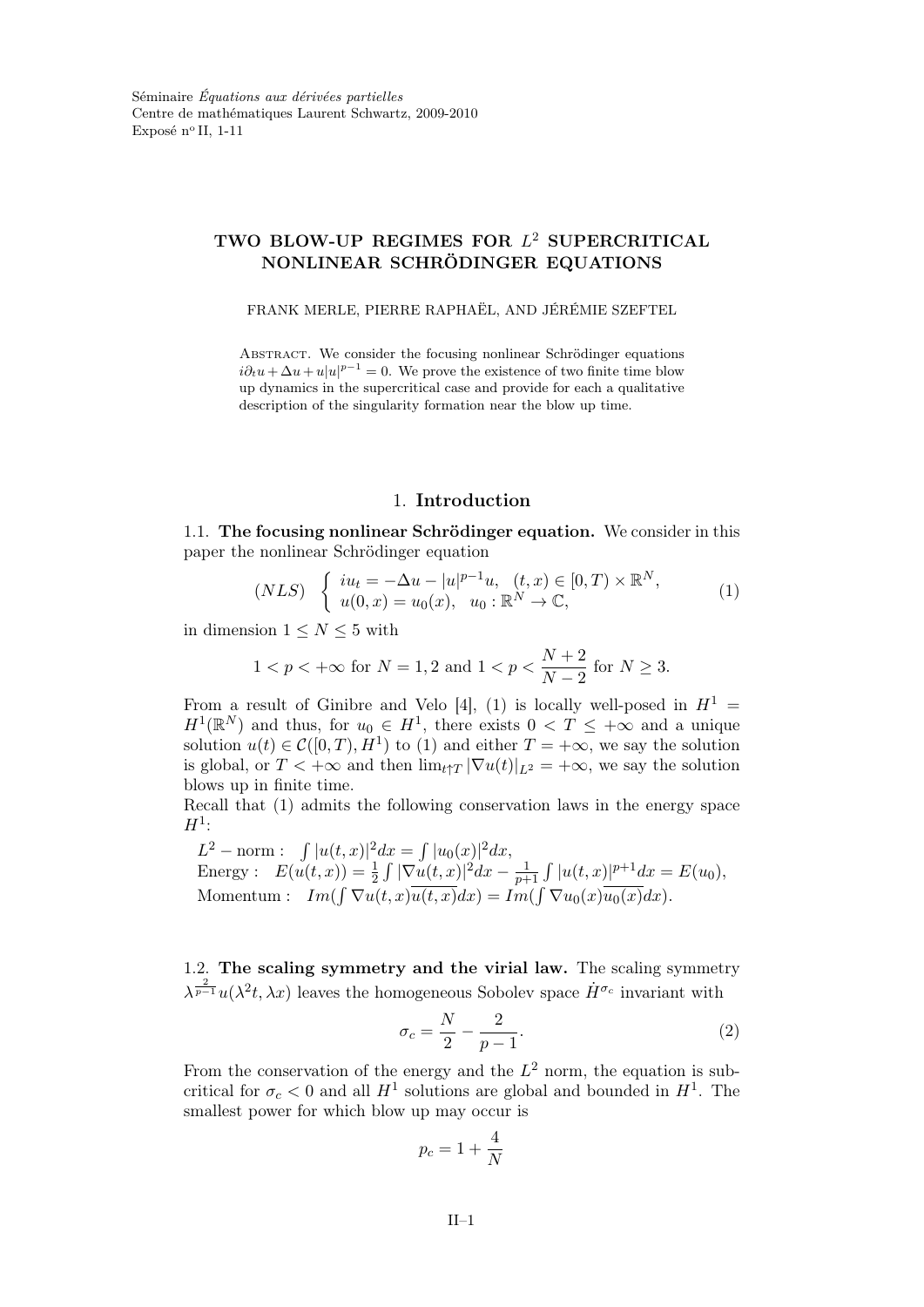which corresponds to  $\sigma_c = 0$  and is referred to as the  $L^2$  critical case. The case  $0 < \sigma_c < 1$  is the  $L^2$  super critical and  $H^1$  subcritical case.

Let us recall the simple calculation -the so-called virial law- establishing the existence of blow-up solutions in the critical and supercritical cases (see [19]). For  $u_0 \in \Sigma = H^1 \cap \{xu \in L^2\}$ , we have the following simple computation:

$$
\frac{d^2}{dt^2} \int |x|^2 |u(t,x)|^2 dx = 4N(p-1)E_0 - \frac{16\sigma_c}{N - 2\sigma_c} \int |\nabla u|^2.
$$

In particular, we obtain for the  $L^2$  critical and supercritical cases  $(\sigma_c \ge 0)$ :

$$
\frac{d^2}{dt^2} \int |x|^2 |u(t,x)|^2 dx \le 4N(p-1)E_0.
$$

Now, if  $u_0$  has negative energy  $E_0 < 0$ , this implies that the positive quantity  $\int |x|^2 |u(t,x)|^2 dx$  lies below an inverted parabola and has thus to become strictly negative after some time. Hence, the solution cannot exist for all times.

The strength of this blow up proof is that it applies to an large open region of the energy space -up to extra integrability condition. However, it does not provide any explicit description of the singularity formation and of the different possible regimes. The goal of this paper is to present two recent descriptions of blow-up regimes for (1) in the super critical case. We first recall some known results in the critical case.

1.3. The  $L^2$  critical case. The critical case corresponds to  $\sigma_c = 0$  and  $p_c = 1 + \frac{4}{N}$ , in which case (1) may be rewritten:

$$
(NLS) \begin{cases} iu_t = -\Delta u - |u|^{\frac{4}{N}}u, & (t, x) \in [0, T) \times \mathbb{R}^N, \\ u(0, x) = u_0(x), & u_0 : \mathbb{R}^N \to \mathbb{C}. \end{cases}
$$
(3)

Let  $Q$  be the unique positive, radial, nonzero solution to the following equation:

$$
\Delta Q - Q + Q^{1 + \frac{4}{N}} = 0, \ \ Q \in H^1,\tag{4}
$$

see [3], [6]. Recall that for  $u_0$  in  $H^1$  with  $|u_0|_{L^2} < |Q|_{L^2}$ , the corresponding solution  $u(t)$  to (3) is global and bounded in  $H<sup>1</sup>$  (see [18]). This result is sharp, since there are explicit blow-up solutions with  $|u_0|_{L^2} = |Q|_{L^2}$ . Indeed, consider the pseudo-conformal transform: if  $u(t, x)$  is a solution to (1), then so is

$$
v(t,x) = \frac{1}{|t|^{\frac{N}{2}}}\overline{u}\left(\frac{1}{t},\frac{x}{t}\right)e^{i\frac{|x|^2}{4t}}.
$$

Applying the pseudo-conformal transform to the solution to (3) given by  $u(t,x) = Q(x)e^{it}$  yields a solution

$$
S(t,x) = \frac{1}{|t|^{\frac{N}{2}}} Q\left(\frac{x}{t}\right) e^{i\frac{|x|^2}{4t} - \frac{i}{t}}, \ |S(t)|_{L^2} = |Q|_{L^2},\tag{5}
$$

blowing up at  $t = 0$  with the blow-up speed:

$$
|\nabla S(t)|_{L^2} \sim \frac{1}{|t|}.
$$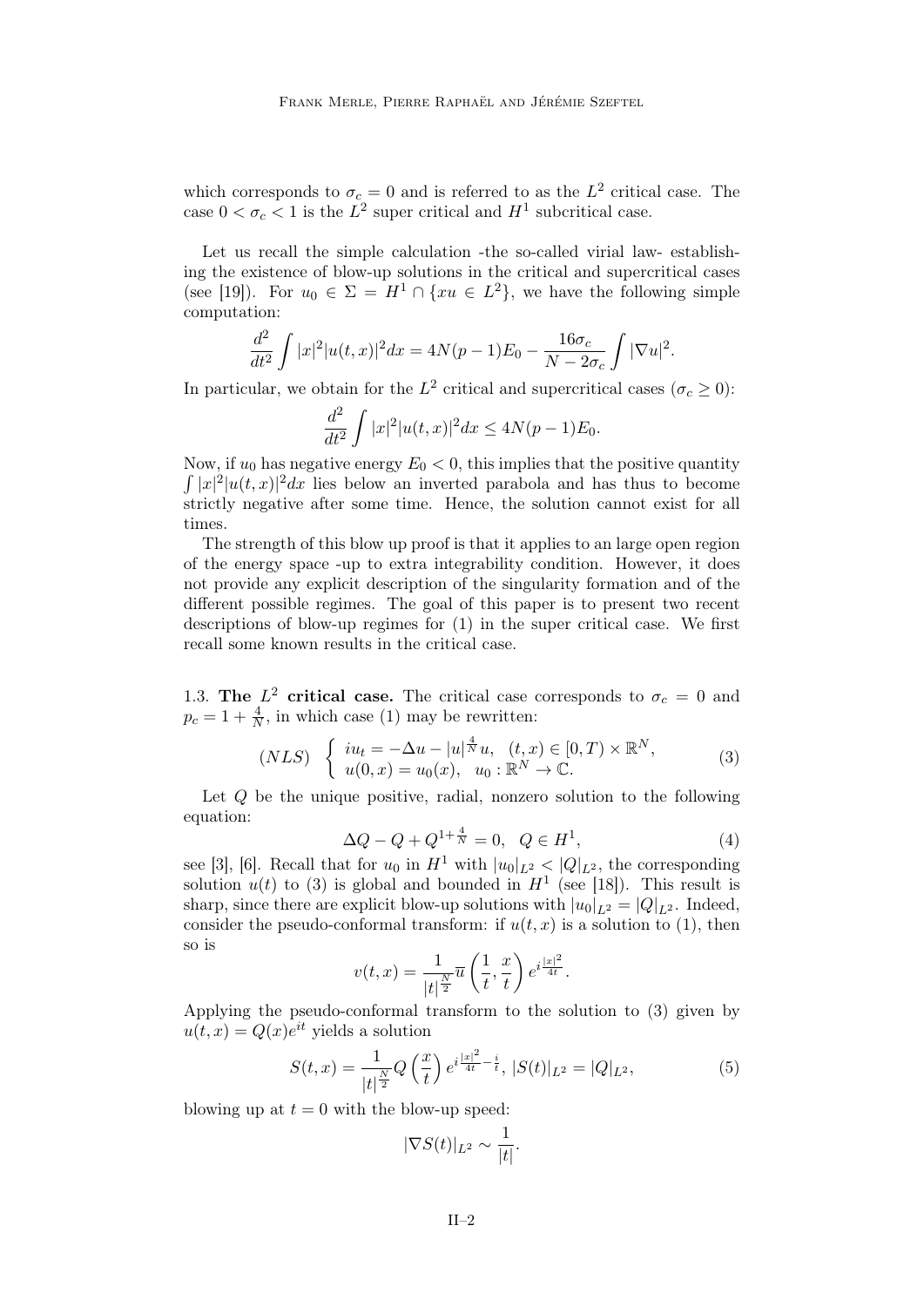In the case  $|u_0|_{L^2} > |Q|_{L^2}$ , two blow-up regimes have been exhibited. The first one has been constructed by Bourgain and Wang [1] in dimension  $N = 1, 2$ . The authors construct solutions  $u(t)$  to (3) which blow up in finite time and behave locally like the explicit blow-up solution  $S(t)$  given by (5). In particular, these solutions have the same blow-up speed as  $S(t)$ :

$$
|\nabla u(t)|_{L^2} \sim \frac{1}{T-t}.
$$

Note that these solutions are never observed numerically and are thus believed to be unstable.

A second type of blow-up regime is the so-called 'log-log' regime which is characterized by the following blow-up speed:

$$
|\nabla u(t)|_{L^2} \sim \left(\frac{\log|\log(T-t)|}{T-t}\right)^{\frac{1}{2}}.
$$

It has been exhibited by Perelman [13] in dimension  $N = 1$  and further extensively studied by Merle and Raphael in the series of papers [7], [8], [14], [9], [10], [11] where a complete description of this stable blow up dynamics is given together with sharp classification results in dimension  $N \leq 5$ . In particular, it leads to a stable blow-up dynamic.

We recall below the existence of the log-log regime obtained in the work of Merle and Raphaël.

Theorem 1 (Existence of a stable log-log regime, [7], [8], [9], [14], [10], [11]). Let  $N \leq 5$ . There exists a universal constant  $\alpha^* > 0$  such that the following holds true. For any initial data  $u_0 \in H^1$  with small super-critical mass

$$
|Q|_{L^2} < |u_0|_{L^2} < |Q|_{L^2} + \alpha^* \tag{6}
$$

and nonpositive Hamiltonian  $E(u_0) < 0$ , the corresponding solution to (3) blows up in finite time  $0 < T < +\infty$  according to the following blowup dynamics: there exist geometrical parameters  $(\lambda(t), x(t), \gamma(t)) \in \mathbb{R}_+^* \times \mathbb{R}^N \times \mathbb{R}$ and an asymptotic residual profile  $u^* \in L^2$  such that:

$$
u(t) - \frac{1}{\lambda^{\frac{N}{2}}(t)} Q\left(\frac{x - x(t)}{\lambda(t)}\right) e^{i\gamma(t)} \to u^* \quad in \quad L^2.
$$

The blowup point converges at blowup time:

$$
x(t) \to x(T) \in \mathbb{R}^N \quad as \quad t \to T,
$$

the blowup speed is given by the log-log law

$$
\lambda(t)\sqrt{\frac{\log|\log(T-t)|}{T-t}} \to \sqrt{2\pi} \quad as \quad t \to T,\tag{7}
$$

and the residual profile satisfies:

$$
u^* \in L^2 \quad but \quad u^* \notin L^p, \quad \forall p > 2.
$$

More generally, the set of initial data satisfying  $(6)$  and such that the corresponding solution to  $(1)$  blows up in finite time with the log-log law  $(7)$  is  $open\ in\ H^1.$ 

We now turn to the supercritical case.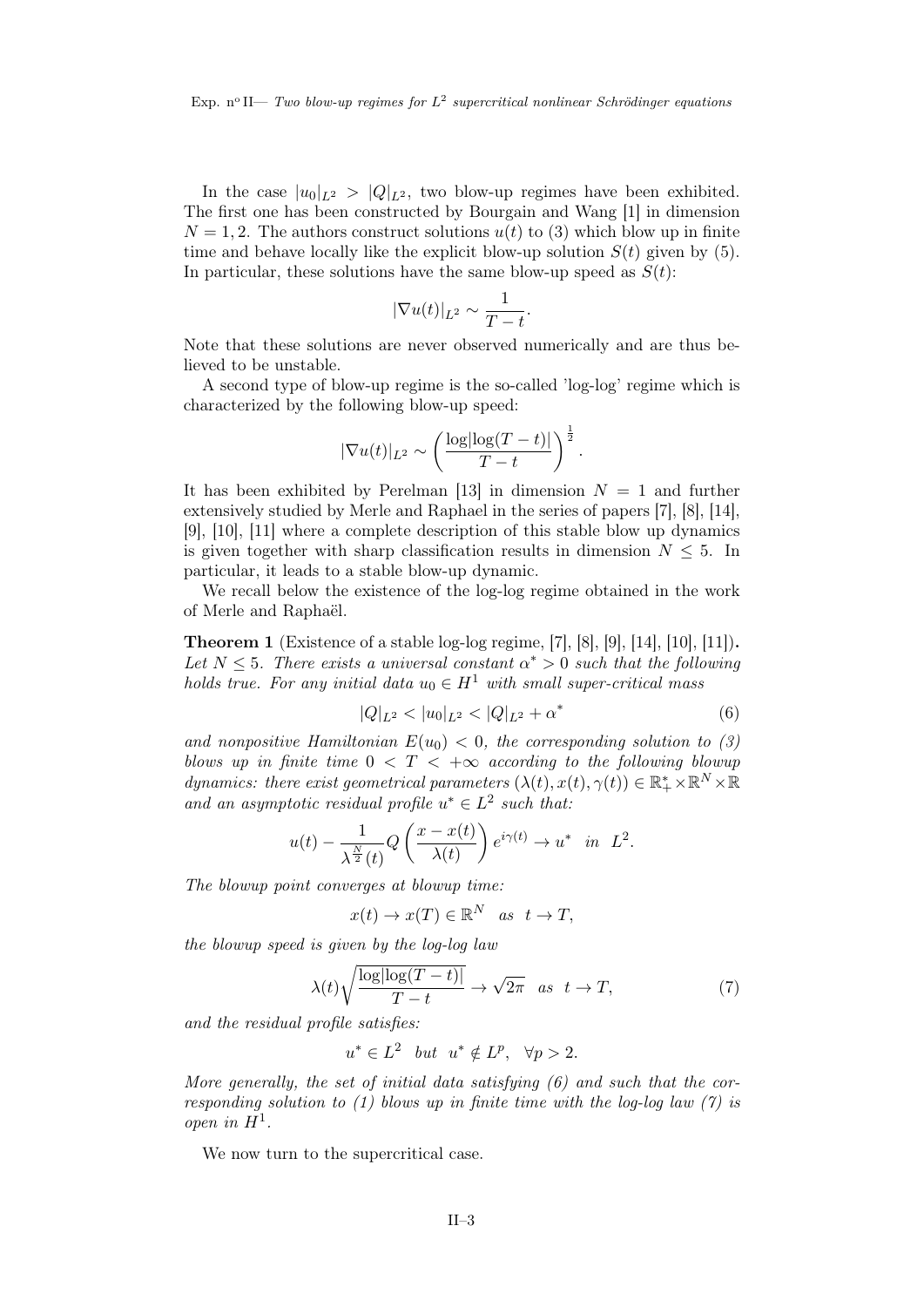#### 2. Two blow-up dynamics in the super critical case

The explicit description of blow up dynamics in the super critical setting is mostly open. We present below two blow-up regimes that have been exhibited recently. Interestingly, they both rely on the log-log analysis [10] which allowed Merle and Raphael to derive the sharp log-log law in the critical case.

2.1. Blow up on a sphere for the quintic NLS in dimension  $N \geq 2$ . We consider the quintic nonlinear Schrödinger equation with radial data:

$$
\begin{cases}\n iu_t = -\partial_r^2 u - \frac{N-1}{r} \partial_r u - |u|^4 u, & (t, r) \in [0, T) \times \mathbb{R}^+, \\
u(0, r) = u_0(r), & u_0 : \mathbb{R}^+ \to \mathbb{C},\n\end{cases} (8)
$$

which is super critical for  $N > 2$ . The existence and *radial* stability of self similar solutions blowing up on an asymptotic blow up sphere -and not a blow up point- is proved by Raphael [15] for  $N = 2$ , and by Raphael, Szeftel [16] for  $N > 3$ :

Theorem 2 (Existence and stability of a solution blowing up on a sphere in  $\mathbb{R}^N$ ). Let Q be the one dimensional ground state solution to (4), explicitly

$$
Q(x) = \left(\frac{3}{\mathrm{ch}^2(x)}\right)^{\frac{1}{4}}.
$$

There exists an open subset  $\mathcal{O} \subset H_{rad}^N(\mathbb{R}^N)$  such that the following holds true. Let  $u_0 \in \mathcal{O}$ , then the corresponding solution  $u(t)$  to (8) blows up in finite time  $0 < T < +\infty$  according to the following dynamics. There exist  $\lambda(t) > 0$ ,  $r(t) > 0$  and  $\gamma(t) \in \mathbb{R}$  such that

$$
u(t,r) - \frac{1}{\lambda(t)^{\frac{1}{2}}} Q\left(\frac{r - r(t)}{\lambda(t)}\right) e^{i\gamma(t)} \to u^*(r), \quad \text{in} \ \ L^2 \ \text{as} \ t \to T. \tag{9}
$$

Here the radius of the singular circle converges

$$
r(t) \to r(T) > 0 \quad as \quad t \to T \tag{10}
$$

and

$$
\lambda(t) \left(\frac{\log|\log(T-t)|}{T-t}\right)^{\frac{1}{2}} \to \frac{\sqrt{2\pi}}{|Q|_{L^2}} \quad as \quad t \to T. \tag{11}
$$

Moreover,  $\frac{N-1}{2}$  derivatives propagate outside the singularity:

$$
\forall R > 0, \quad u^* \in H^{\frac{N-1}{2}} \left( |r - r(T)| > R \right). \tag{12}
$$

Note that Theorem 2 includes the energy critical case  $N = 3$  and energy super critical problems for  $N \geq 4$ . Let us briefly sketch the strategy of the proof. One can expect that if the singularity formation happens along the circle  $r = 1$ , then

$$
\left|\frac{\partial_r u}{r}\right|\sim|\partial_r u|<<\left|\partial_r^2 u\right|
$$

and the leading order blow up dynamics should be given by the one dimensional quintic (NLS) which is critical, and for which a stable log-log dynamics is known. We then choose initial conditions which are already close to the one dimensional log-log blow-up. The above heuristic together with the fact that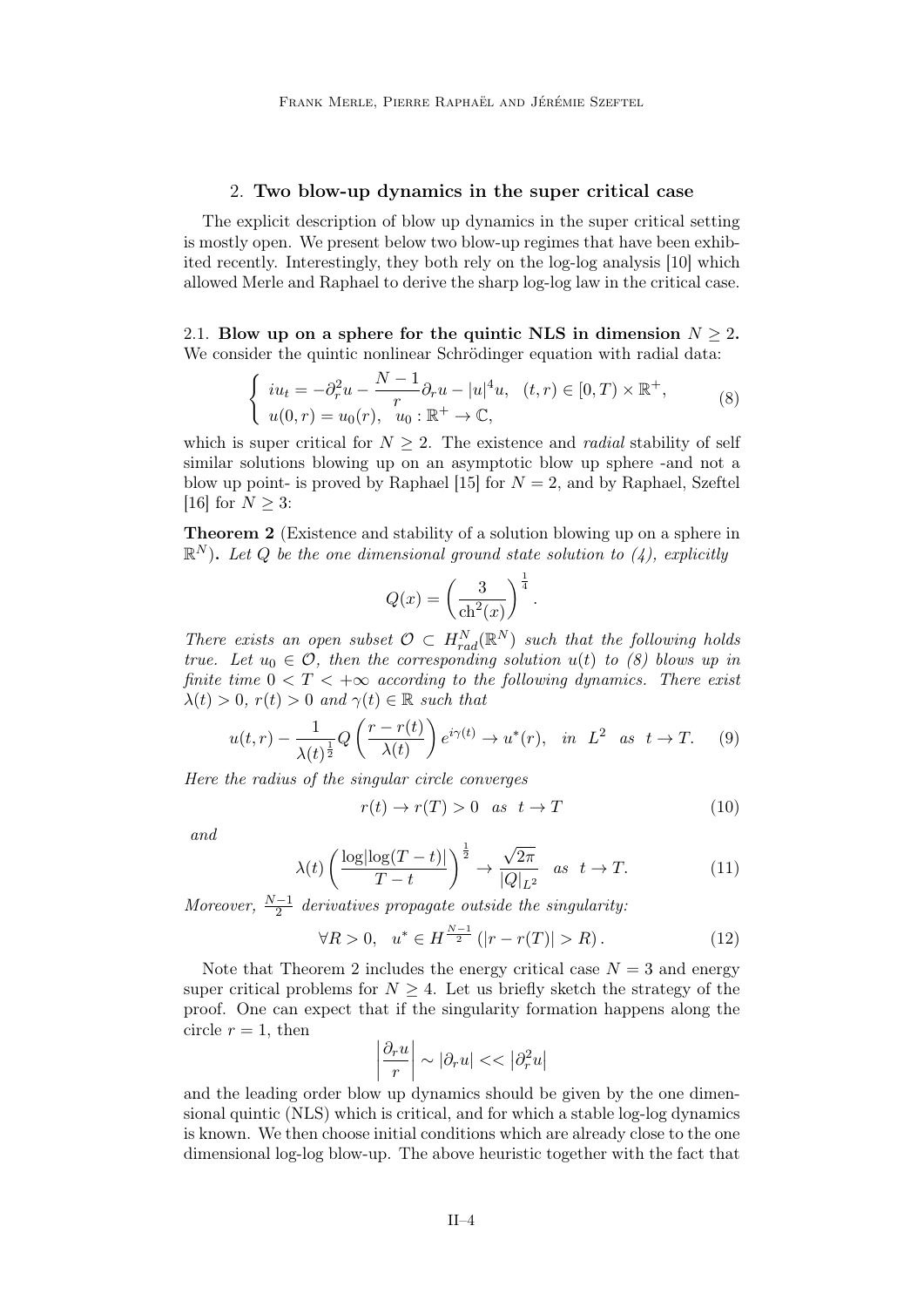the log-log regime is stable keeps things under control near the singularity, and controls the fact that the singularity stays away from the origin.

Then, the difficulty is to control the critical norm of  $u(t)$  near the origin. More precisely, we need to prove

$$
|u|_{H^{\frac{N-1}{2}}(r \le \frac{1}{2})} \ll 1.
$$

Thus, we face a problem of propagation of regularity outside of the blow-up sphere. In dimension  $N = 2$  [15], one has to control  $|u|_{H^{\frac{1}{2}}(r \leq \frac{1}{2})}$  which is achieved by exploiting the properties of the log-log regime together with the smoothing effect for (NLS). In dimensions  $N \geq 3$ , controlling  $|u|_{H^{\frac{N-1}{2}}(r \leq \frac{1}{2})}$ requires a delicate bootstrap procedure, and we refer to [16] for the details.

2.2. Stable self similar blow up for slightly supercritical NLS. While the blow-up solutions of Theorem 2 display a stability with respect to radial perturbations, they are believed to be unstable by non radial perturbations (see the numerical computations in [2]). In fact, it has long been conjectured according to numerical simulations, see [17] and references therein, that the generic blow up dynamics in the super critical setting -at least for p near  $p_c$ should be of self similar type.

Let  $Q_p$  be the unique positive, radial, nonzero solution to the following equation:

$$
\Delta Q_p - Q_p + Q_p^p = 0, \quad Q_p \in H^1. \tag{13}
$$

The following result by Merle, Raphaël, Szeftel [12] establishes the existence of a stable self similar regime in the energy space for slightly super critical (NLS). We again rely on the log-log analysis [10] to somehow bifurcate from the critical value  $p = p_c$ .

Theorem 3 (Existence and stability of a self similar blow up regime). Let  $1 \leq N \leq 5$ . There exists  $p^* > p_c$  such that for all  $p \in (p_c, p^*)$ , there exists  $\delta(p) > 0$  with  $\delta(p) \to 0$  as  $p \to p_c$  and an open set  $\mathcal O$  in  $H^1$  of initial data such that the following holds true. Let  $u_0 \in \mathcal{O}$ , then the corresponding solution to (1) blows up in finite time  $0 < T < +\infty$  according to the following dynamics: there exist geometrical parameters  $(\lambda(t), x(t), \gamma(t)) \in \mathbb{R}_+^* \times \mathbb{R}^N \times \mathbb{R}$ and an excess of mass  $\varepsilon(t) \in H^1$  such that:

$$
\forall t \in [0, T), \quad u(t, x) = \frac{1}{\lambda^{\frac{2}{p-1}}(t)} [Q_p + \varepsilon(t)] \left(\frac{x - x(t)}{\lambda(t)}\right) e^{i\gamma(t)} \tag{14}
$$

with

$$
|\nabla \varepsilon(t)|_{L^2} \le \delta(p). \tag{15}
$$

The blowup point converges at blowup time:

$$
x(t) \to x(T) \in \mathbb{R}^N \quad \text{as} \quad t \to T,\tag{16}
$$

and the blow up speed is self similar:

$$
\lambda(t) \sim \sqrt{T - t} \quad \text{as} \quad t \to T. \tag{17}
$$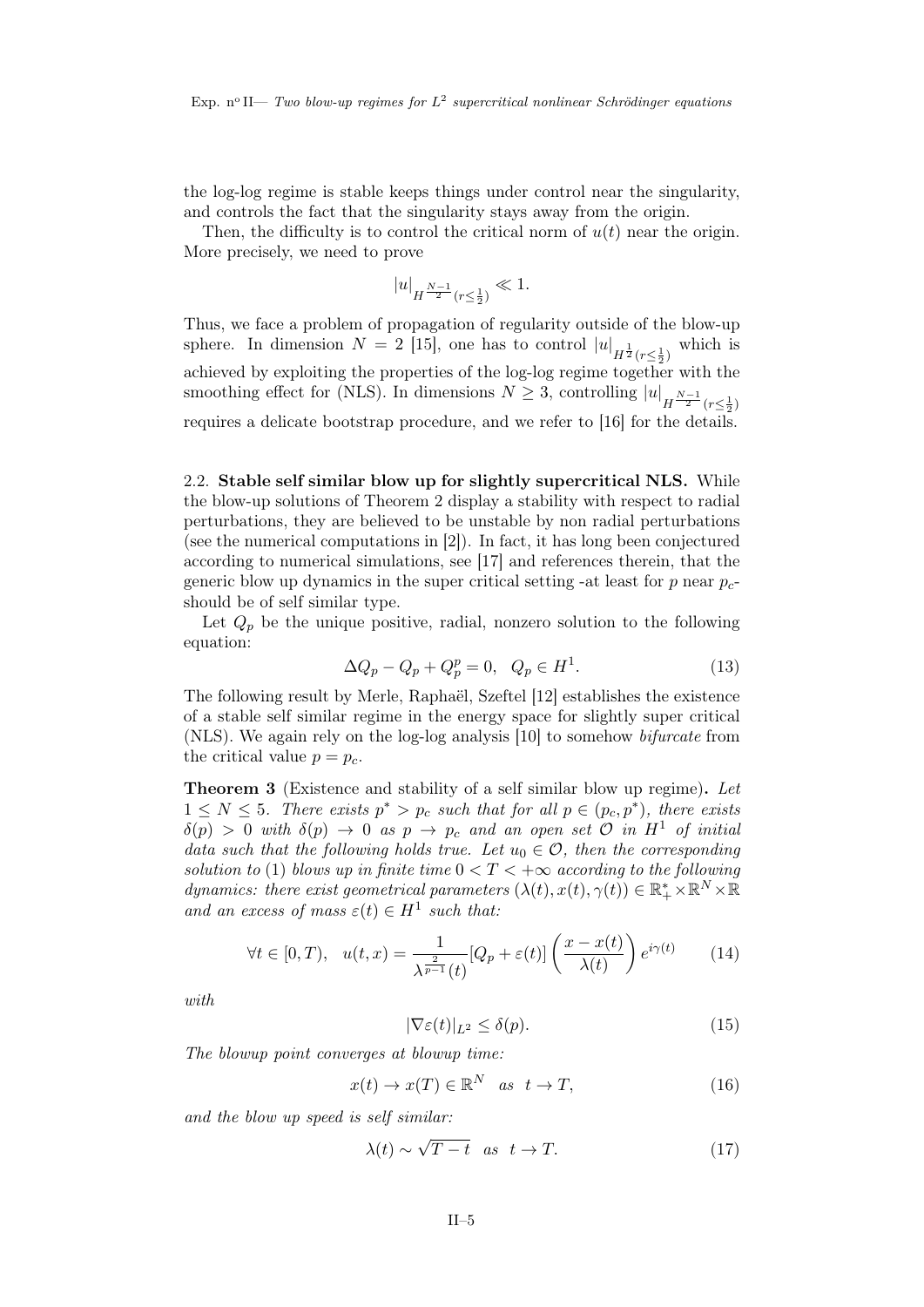**Remark 4.** Note that the mechanism of blow-up is stable since the set  $\mathcal{O}$  of initial conditions is open in  $H^1$ . Also, note that we do not prove asymptotic stability which would correspond to  $\varepsilon$  converging towards 0 instead of just being bounded as in (15). In fact, we even do not prove orbital stability since the bound in (15) depends only on p and not on the size of  $\varepsilon$  at  $t = 0$ .

In the rest of the paper, we sketch the proof of Theorem 3. We refer to [12] for the details.

# 3. Approximate self-similar solutions

Our aim in this section is to construct suitable approximate solutions to (1). Let us make the following general ansatz:

$$
u(t,x) = \frac{1}{\lambda^{\frac{2}{p-1}}(t)} v\left(t, \frac{x - x(t)}{\lambda(t)}\right) e^{i\gamma(t)}
$$
(18)

and introduce the rescaled time

$$
\frac{ds}{dt} = \frac{1}{\lambda^2(t)},
$$

then  $u$  is a solution to (1) if and only if  $v$  solves:

$$
i\partial_s v + \Delta v - v - i\frac{\lambda_s}{\lambda} \Lambda v + v|v|^{p-1} = (\gamma_s - 1)v + i\frac{x_s}{\lambda} \cdot \nabla v,\qquad(19)
$$

where  $\Lambda = \frac{2}{p-1} + y \cdot \nabla$ . Let us fix

$$
\gamma_s = 1
$$
,  $x_s = 0$ ,  $-\frac{\lambda_s}{\lambda} = b(s)$ ,  $b_s = 0$ .

Note that this corresponds to a self similar regime since  $\lambda \lambda_t = -b$  which together with  $b_s = 0$  yields  $\lambda(t) = C\sqrt{T-t}$  for some constant  $C > 0$ . We look for solutions of the form:

$$
v(y) = Q_b(y)
$$

where the unknown is the mapping  $b \to Q_b$ . The self similar equation becomes:

$$
\Delta Q_b - Q_b + ib\Lambda Q_b + Q_b|Q_b|^{p-1} = 0.
$$
\n
$$
(20)
$$

Let us perform the conformal change of variables

$$
P_b = Q_b e^{\frac{ib|y|^2}{4}},
$$

then a simple algebra leads to:

$$
\Delta P_b - P_b - i\sigma_c b P_b + \frac{1}{4}b^2|y|^2 P_b + P_b|P_b|^{p-1} = 0.
$$
 (21)

Since we are in a slightly supercritical case,  $\sigma_c$  is small, and the idea is to treat  $\sigma_c b P_b$  in (21) as an error term. Thus, we look for  $P_b$  solution to:

$$
\Delta P_b - P_b + \frac{1}{4}b^2|y|^2 P_b + P_b|P_b|^{p-1} = 0.
$$
\n(22)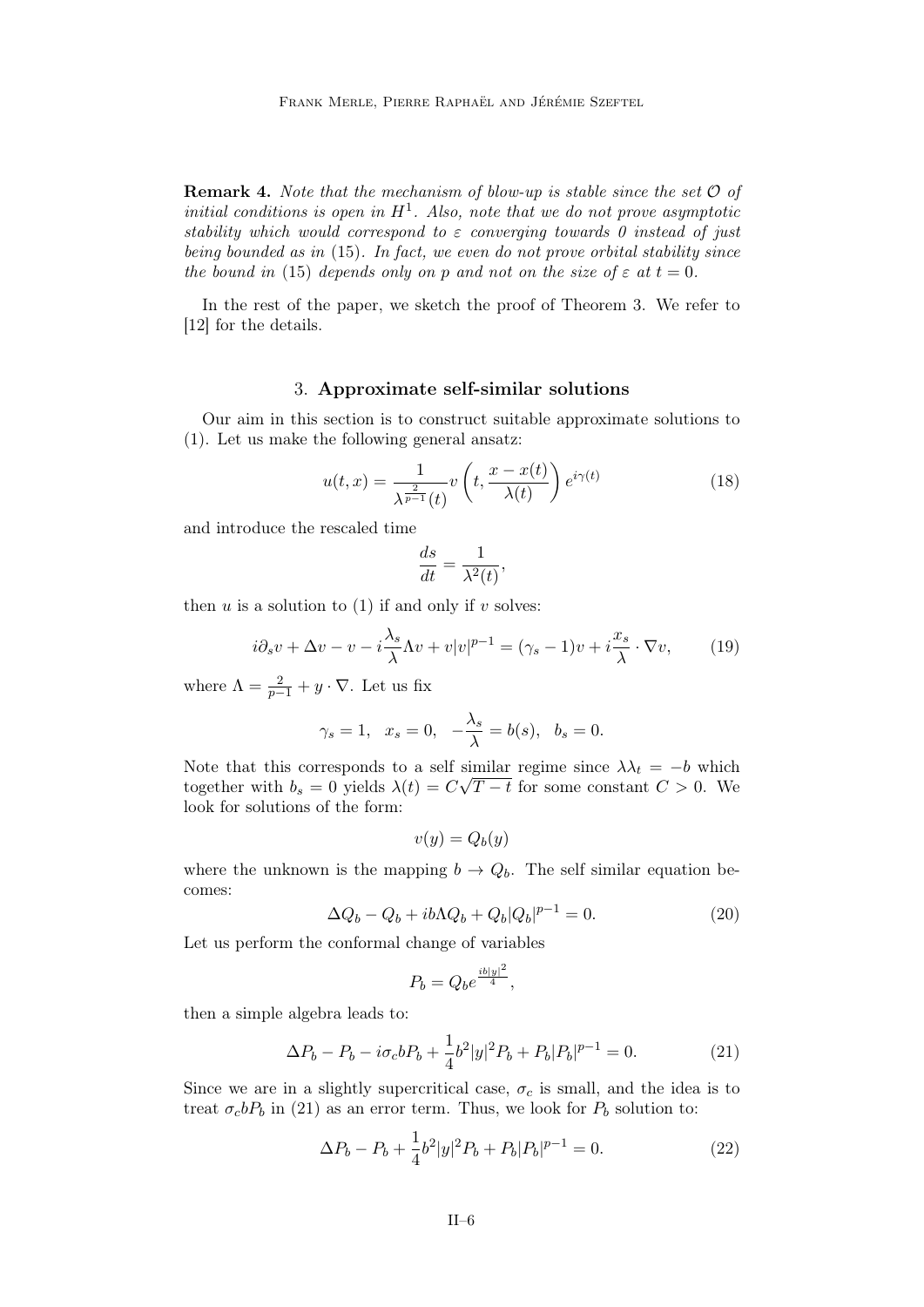$Exp.$  n<sup>o</sup> II— *Two blow-up regimes for*  $L^2$  supercritical nonlinear *Schrödinger equations* 

Note that the linear operator  $-\Delta + 1 - \frac{b^2 |y|^2}{4}$  $\frac{y_1}{4}$  in (22) is the same as in the critical case. In particular, its structure is well known. It is coercive in the region  $|y| < \frac{2}{b}$  $\frac{2}{b}$ , whereas in  $|y| \geq 2/b$ , it induces oscillations:

$$
|P_b(y)| \sim |y|^{-\frac{N}{2}} \tag{23}
$$

so that  $P_b$  does not belong to  $L^2$ . As in the critical case, we truncate the solution near the turning point  $|y| = \frac{2}{b}$  $\frac{2}{b}$ . Going back to  $Q_b$ , we obtain an approximate solution to (20):

$$
\Delta Q_b - Q_b + ib\Lambda Q_b + Q_b|Q_b|^{p-1} = O\left(e^{-\frac{\pi}{2b}} + b\sigma_c\right) \tag{24}
$$

where the first error term comes from the truncation near  $|y| = \frac{2}{b}$  $\frac{2}{b}$ , and the second one comes from the fact that we treat  $\sigma_c bP_b$  in (21) as an error term.

Remark 5. In reality, we need a slightly more precise approximate solution of the type  $Q_b + \sigma_c T_b$ . To keep the exposition simple, we drop the correction term  $\sigma_c T_b$  and refer to [12] for the details. Also, the error term generated by the truncation near  $|y| = \frac{2}{b}$  $\frac{2}{b}$  is not exactly  $O(e^{-\frac{\pi}{2b}})$ . Again, we ignore this fact for the sake of clarity.

# 4. Modulation theory

Let  $u(t)$  solution to (1) with maximum life time interval [0, T],  $0 < T \le$  $+\infty$ . Using the regularity  $u \in \mathcal{C}([0,T),H^1)$  and standard modulation theory, and provided the open set of initial data  $\mathcal O$  has been appropriately chosen. we can find a small interval  $[0, T^*)$  such that for all  $t \in [0, T^*)$ ,  $u(t)$  admits a unique geometrical decomposition

$$
u(t,x) = \frac{1}{\lambda^{\frac{2}{p-1}}(t)}(Q_{b(t)} + \varepsilon) \left(t, \frac{x - x(t)}{\lambda(t)}\right) e^{i\gamma(t)}
$$
(25)

where uniqueness follows from the freezing of orthogonality conditions:  $\forall t \in$  $[0, T^*],$ 

$$
(\varepsilon_1(t), |y|^2 \Sigma) + (\varepsilon_2(t), |y|^2 \Theta) = 0,
$$
\n(26)

$$
(\varepsilon_1(t), y\Sigma) + (\varepsilon_2(t), y\Theta) = 0,\t(27)
$$

$$
(\varepsilon_2(t), \Lambda^2 \Sigma) - (\varepsilon_1(t), \Lambda^2 \Theta) = 0,
$$
\n(28)

$$
(\varepsilon_2(t), \Lambda\Sigma) - (\varepsilon_1(t), \Lambda\Theta) = 0,\tag{29}
$$

where we have denoted:

$$
\varepsilon = \varepsilon_1 + i\varepsilon_2, \quad Q_b = \Sigma + i\Theta,
$$

in terms of real and imaginary parts. This decomposition is essentially a an application of the implicit function theorem (see [7], [8] for related statements).

Note that the size of  $T^*$  is a priori not under control. The goal will be to show that we may choose  $T = T^*$ , and that we have the following control on  $[0, T)$ :  $0 < b_1 \le b \le b_2 \ll 1$ ,  $\lambda(t) \sim \sqrt{T-t}$ ,  $|\nabla \varepsilon|_{L^2} \lesssim e^{-\frac{\pi}{2b}}$  and  $x(t) \rightarrow x(T)$ . This corresponds to (14)-(17) and will therefore conclude the proof of Theorem 3.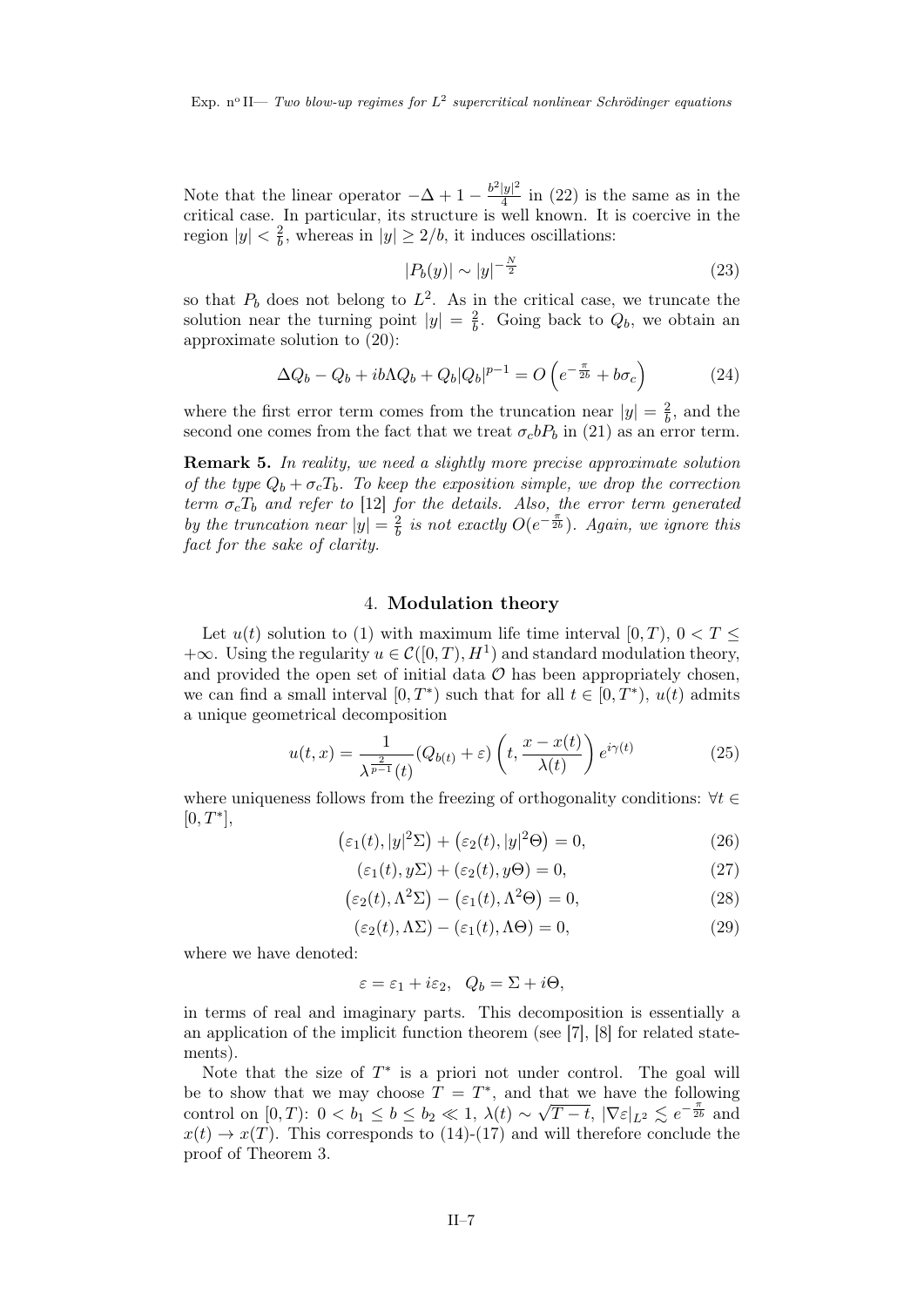#### 5. The modulation equations

We start by showing that the control of b and  $\varepsilon$  immediately yields the selfsimilar behavior  $\lambda \sim \sqrt{T-t}$  and the convergence of the translation parameter  $x(t) \to x(T)$ . To this end, we compute the modulation equations for the scaling and the translation parameter. First, let us look at the equation satisfied by  $\varepsilon$ . In view of the definition of v (18) and the decomposition of u (25), we have  $v = Q_b + \varepsilon$ . Now, replacing v by  $Q_b + \varepsilon$  in (19) and using the fact that  $Q_b$  is an approximate solution (24) yields:

$$
i\partial_s \varepsilon + M(\varepsilon) + R(\varepsilon) + \mathcal{P} + O\left(e^{-\frac{\pi}{2b}} + b\sigma_c\right),\tag{30}
$$

where M is a linear operator,  $R(\varepsilon)$  contains terms that are at least quadratic in  $\varepsilon$ , and  $\mathcal P$  contains all the parameters  $b_s$ ,  $\frac{\lambda_s}{\lambda} + b, x_s, \gamma_s$ . The modulation equations consist in taking the inner product of  $(30)$  by the orthogonality directions  $(26)-(29)$  in order to estimate the parameters. The orthogonality conditions remove the  $i\partial_s \varepsilon$  term so that the parameters  $\mathcal P$  are controlled by terms involving  $\varepsilon$  and the remainder term  $\widehat{O}(\widehat{e^{-\frac{\pi}{2b}}} + b\sigma_c)$ . In particular, we obtain for the scaling and the translation parameter:

$$
\left|\frac{\lambda_s}{\lambda} + b\right| \lesssim \left(\int |\nabla \varepsilon|^2 + \int |\varepsilon|^2 e^{-|y|}\right)^{\frac{1}{2}} + e^{-\frac{\pi}{2b}} + b\sigma_c,\tag{31}
$$

and

$$
\left|\frac{x_s}{\lambda}\right| \lesssim \left(\int |\nabla \varepsilon|^2 + \int |\varepsilon|^2 e^{-|y|}\right)^{\frac{1}{2}} + e^{-\frac{\pi}{2b}} + b\sigma_c.
$$
 (32)

Assume now that we have proved the following control for b and  $\varepsilon$ :

$$
0 < b_1 \le b \le b_2 \ll 1 \quad \text{and} \quad \int |\nabla \varepsilon|^2 + \int |\varepsilon|^2 e^{-|y|} \lesssim e^{-\frac{\pi}{b}}. \tag{33}
$$

Then, (31) and (33) imply  $\lambda \lambda_t = \frac{\lambda_s}{\lambda} \sim -b$  which after integration yields the self-similar behavior  $\lambda \sim \sqrt{T-t}$ . Also, (32), (33) and the self-similar behavior of  $\lambda$  imply  $|x_t| = \left|\frac{x_s}{\lambda^2}\right| \ll \frac{1}{\lambda} \sim \frac{1}{\sqrt{T}}$  $rac{1}{T-t}$  which after integration yields the convergence of the scaling parameter  $x(t) \to x(T)$ .

Thus, we have reduced the proof of Theorem 3 to the control of b and  $\varepsilon$ . This is achieved by a bootstrap method. We assume  $0 < b_1 \le b \le b_2 \ll 1$  and  $\int |\nabla \varepsilon|^2 + \int |\varepsilon|^2 e^{-|y|} \leq Ce^{-\frac{\pi}{b}}$  on  $[0, T^*)$  for some possibly small  $T^* > 0$  and we improve on the constants to show that in fact  $T = T^*$ . The proof relies on two monotonicity formulas. These monotonicity formulas are obtained using the same procedure as in the critical case and the point is to track the structure of the new terms.

#### 6. First monotonicity formula

To obtain our first monotonicity formula, we compute the modulation equation for b. This corresponds to taking the imaginary part of the inner product of the equation of  $\varepsilon$  (30) with  $\Lambda Q_b$ . This computes  $b_s$  in function of a remainder term and  $\varepsilon$ .

Since we look for a monotonicity formula, we would like the terms in  $\varepsilon$  to have a sign. This is obviously not the case for the linear term. Fortunately,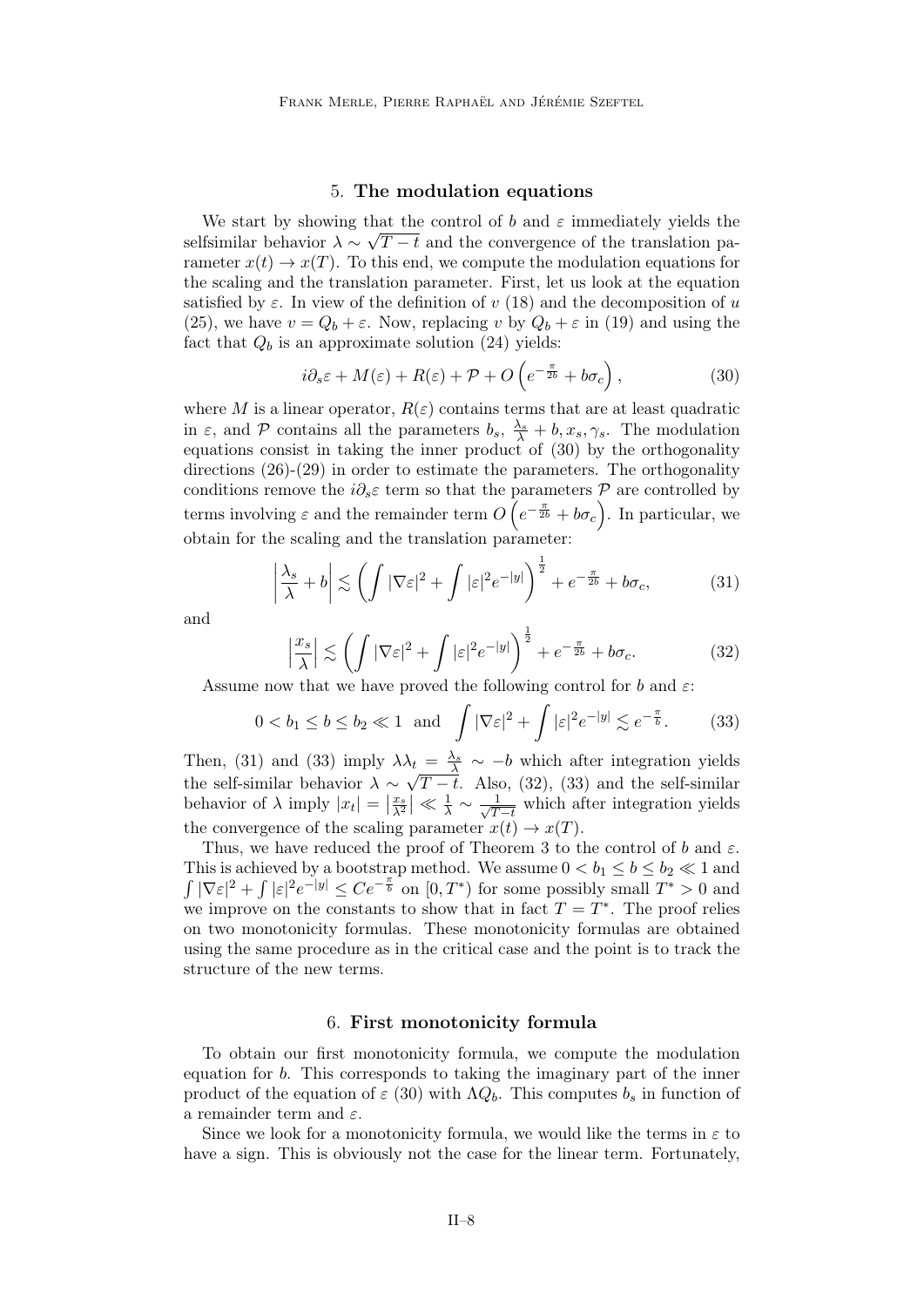the linear term in  $\varepsilon$  corresponds to the linearization of the energy around  $Q_b$ and can be replaced by the energy of  $Q_b$  and terms at least quadratic in  $\varepsilon$  by injecting the conservation of energy. Since the energy of  $Q_b$  is degenerate, this computes  $b_s$  in function of a remainder term and terms at least quadratic in ε.

Now, we are done provided the quadratic form in  $\varepsilon$  has a sign. This is the case since the negative directions of the quadratic form are controlled using the orthogonality conditions (26)-(29) (which is the main motivation for their choice) together with the conservation of energy and momentum. Finally, we arrive at the following monotonicity formula:

$$
b_s \ge c_1 \left(\sigma_c + \int |\nabla \varepsilon|^2 + \int |\varepsilon|^2 e^{-|y|} \right) - \frac{1}{c_1} e^{-\frac{\pi}{b}},\tag{34}
$$

for some constant  $c_1 > 0$ .

**Remark 6.** The new term with respect to the critical case is  $c_1\sigma_c$ . The crucial observation is that this term turns out to have the good sign for our analysis.

**Remark 7.** The last term in (34) is not exactly  $e^{-\frac{\pi}{b}}$ . We ignore this fact for the sake of clarity and refer to [12] for the details.

#### 7. Second monotonicity formula

The monotonicity formula (34) will allow us to bound b from below. We now need a second monotonicity formula to bound  $b$  from above. We again follow the analysis in the critical case. The first step consists in choosing an improved approximate solution taking into account the behavior at infinity of the true self-similar solution. Indeed, remember that we have truncated  $Q_b$  near  $|y| = \frac{2}{b}$  $\frac{2}{b}$  and therefore completely neglected the oscillating behavior of the true self similar solution taking place in the region  $|y| \geq \frac{2}{b}$ . Thus, we now consider a new approximate self-similar profile  $\hat{Q}_b$  where we now truncate at  $|y| \sim A$  with  $A \gg \frac{2}{b}$ . We refer to [12] for the precise choice of A which turns out to be exponentially decreasing in  $-\frac{1}{b}$  $\frac{1}{b}$ .

We now rerun the procedure used to obtain the first monotonicity formula where  $Q_b$  is replaced by  $\hat{Q}_b$  and  $\varepsilon$  by  $\hat{\varepsilon} = \varepsilon + Q_b - \hat{Q}_b$ . The non  $L^2$  tail of the true self-similar solution (see (23)) implies a corresponding decay for  $\hat{Q}_b$ in the region  $A \le |y| \le 2A$ . In turn, this forces us to control terms of type  $\int_A^{2A} |\varepsilon|^2.$ 

In fact, we are able to control  $b \int_A^{2A} |\varepsilon|^2$  via a localization in space of the  $L^2$  conservation law. Thus, we multiply everything by b. Finally, we arrive at the following monotonicity formula:

$$
-\{\mathcal{J}\}_s \ge c_2 b \left(e^{-\frac{\pi}{b}} + \int |\nabla \hat{\varepsilon}|^2 + \int |\hat{\varepsilon}|^2 e^{-|y|} \right) - \frac{b}{c_2} \sigma_c \tag{35}
$$

where  $c_2 > 0$  is a constant and  $\mathcal J$  is an expression depending on b and  $\varepsilon$  with the following behavior:

$$
\mathcal{J} \sim b^2. \tag{36}
$$

Note that the new term in (35) with respect to the critical case is  $\frac{b}{c_2}\sigma_c$ .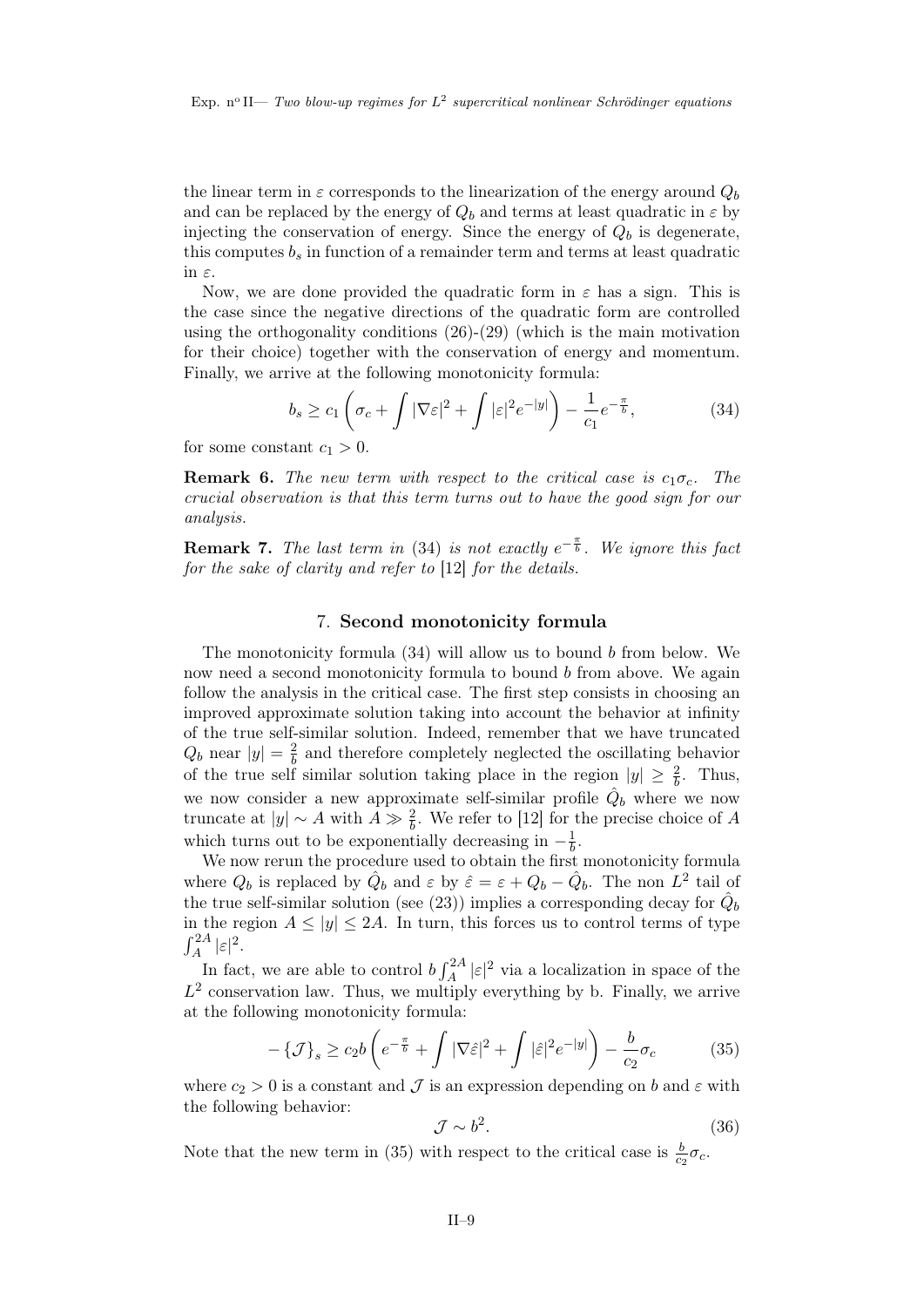**Remark 8.** The first term in the right-hand side of (35) is not exactly  $e^{-\frac{\pi}{b}}$ . We ignore this fact for the sake of clarity and refer to [12] for the details.

### 8. Control of b and  $\varepsilon$

We now use the first and the second monotonicity formulas to control b and  $\varepsilon$ . For simplicity, we will assume that we may divide (35) by b and obtain together with (36):

$$
-b_s \ge c_3 \left( e^{-\frac{\pi}{b}} + \int |\nabla \hat{\varepsilon}|^2 + \int |\hat{\varepsilon}|^2 e^{-|y|} \right) - \frac{1}{c_3} \sigma_c, \tag{37}
$$

for some constant  $c_3 > 0$ . We now use (34) and (37) and the sign of the  $\varepsilon$ and  $\hat{\varepsilon}$  terms to obtain:

$$
c_1 \sigma_c - \frac{1}{c_1} e^{-\frac{\pi}{b}} \le b_s \le -c_3 e^{-\frac{\pi}{b}} + \frac{1}{c_3} \sigma_c. \tag{38}
$$

(38) immediately yields upper and lower bounds for b of type:

$$
0 < b_1 \le b \le b_2 \ll 1 \quad \text{with} \quad \sigma_c \sim e^{-\frac{\pi}{b}}.\tag{39}
$$

Furthermore, using again the first monotonicity formula (34), the second version of the second monotonicity formula  $(37)$  and the bound  $(39)$  on b, we obtain:

$$
\int |\nabla \varepsilon|^2 + \int |\varepsilon|^2 e^{-|y|} \lesssim e^{-\frac{\pi}{b}} + \sigma_c \lesssim e^{-\frac{\pi}{b}}.
$$
 (40)

(39) and (40) are the wanted estimates for b and  $\varepsilon$  which concludes the proof of Theorem 3.

Remark 9. We obtain the convergence of the blow-up point (16), the selfsimilar speed (17), and the fact that  $\sigma_c \sim e^{-\frac{\pi}{b}}$  (see (39)). All these properties are in accordance with the numerical simulations (see [17]).

**Remark 10.** Exact self-similar solutions (i.e. solutions to  $(20)$ ) have been exhibited by Koppel and Landman, [5], for slightly super critical exponent using geometrical ODE techniques. These self similar solutions belong to  $\dot{H}^1 \cap L^{p+1}$  but always miss  $L^2$  and hence the physically relevant space  $H^1$ . Moreover, the construction of the self similar solution is delicate enough that it is not clear at all how this object should generate a stable self similar blow up dynamics. The strength of our method is to avoid the use of such delicate objects. Instead of obtaining a sharp description of the profile in the decomposition of u (25), we use a rough profile  $Q_{b(t)}$ . In particular, note that we do neither prove the convergence of b to a limit as  $t \to T$ , nor the convergence of  $\varepsilon$  to 0. In fact, (39) and (40) do not exclude possible oscillations of both  $b(t)$  and  $\varepsilon(t)$ .

Acknowledgments. F.M. is supported by ANR Projet Blanc OndeNonLin. P.R and J.S are supported by ANR jeunes chercheurs SWAP.